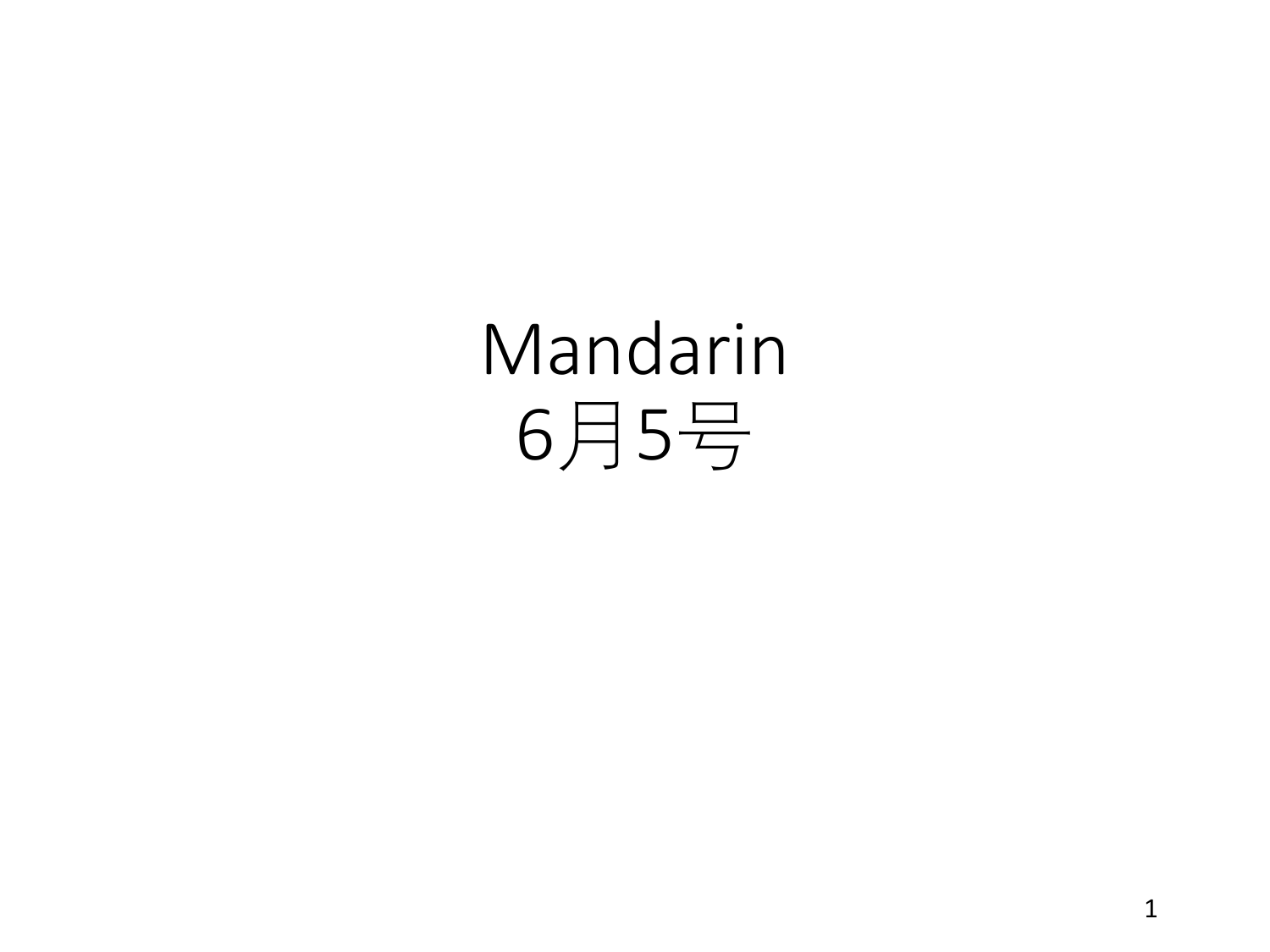## Town and city

- •成•巾•毛巾 •围巾
- •成
- •城市
- •墙
- •长城
- •市场
- •超市
- •超人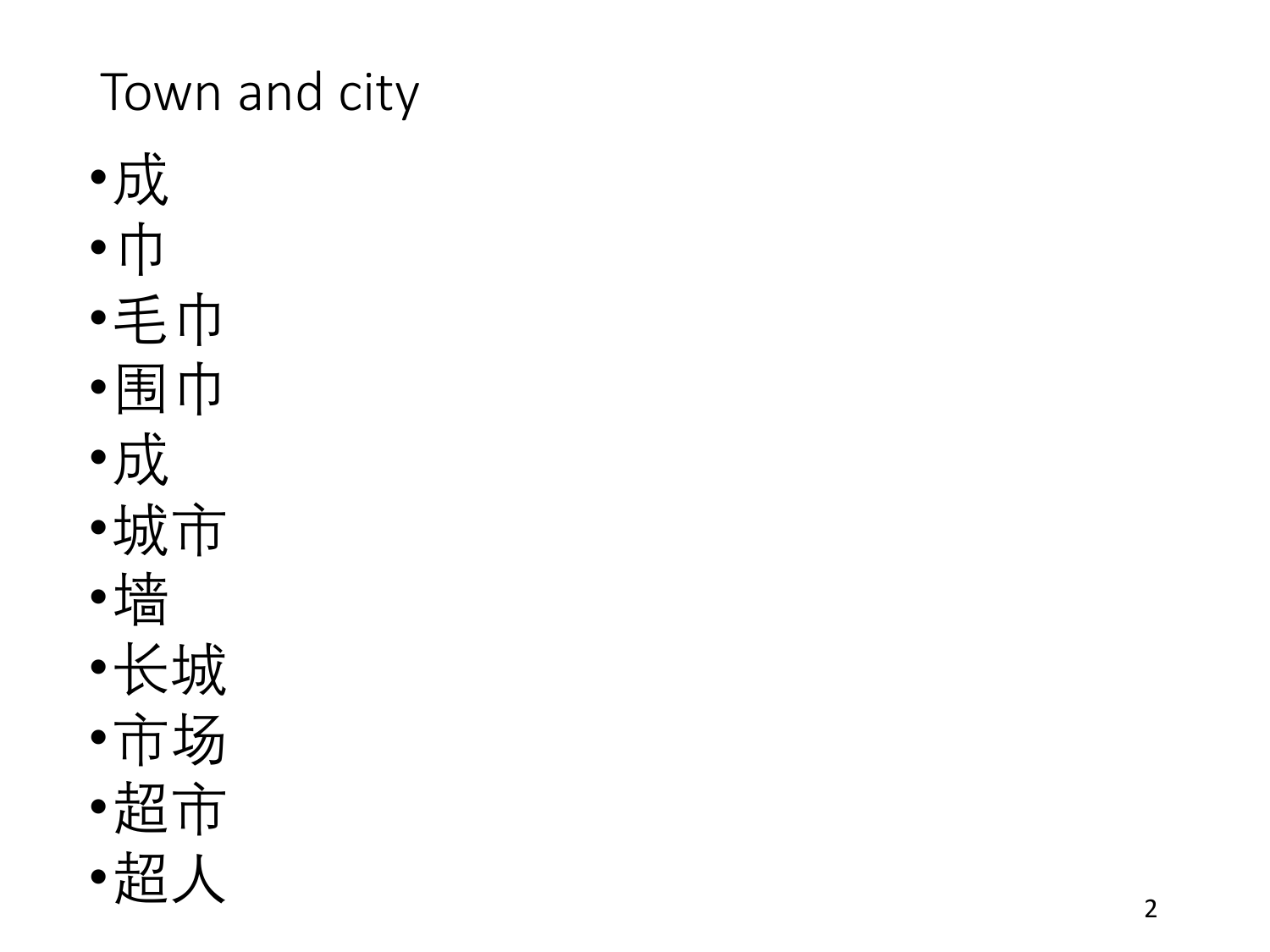#### Matching

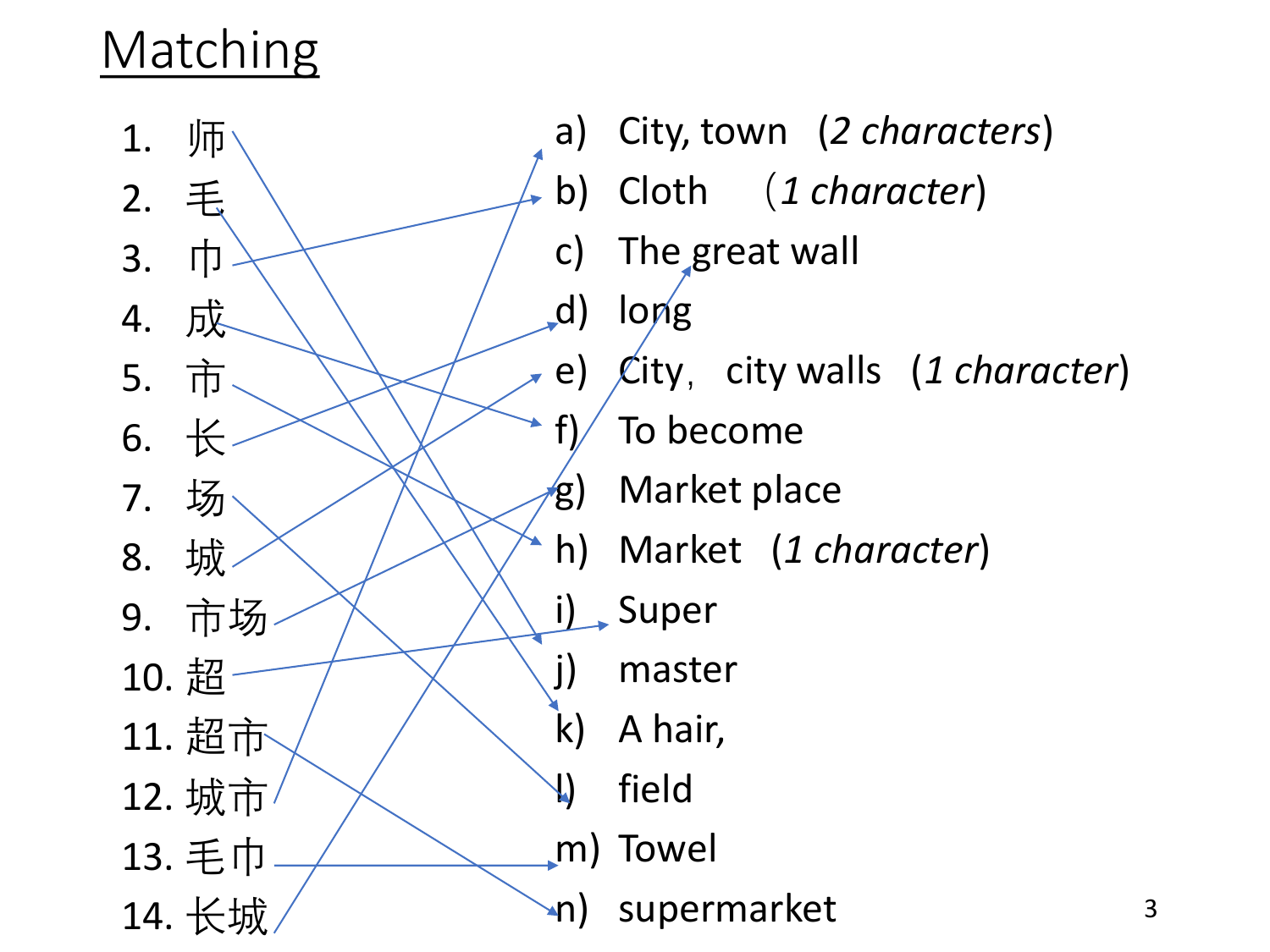#### Clarification

- 用中文怎么说 。。。(English word)
- 用拼音怎么写 。。。
- (Chinese word)。。。是什么意思?
- 我听不太懂
- 我听不清楚
- 请再说一遍
- 听得懂吗?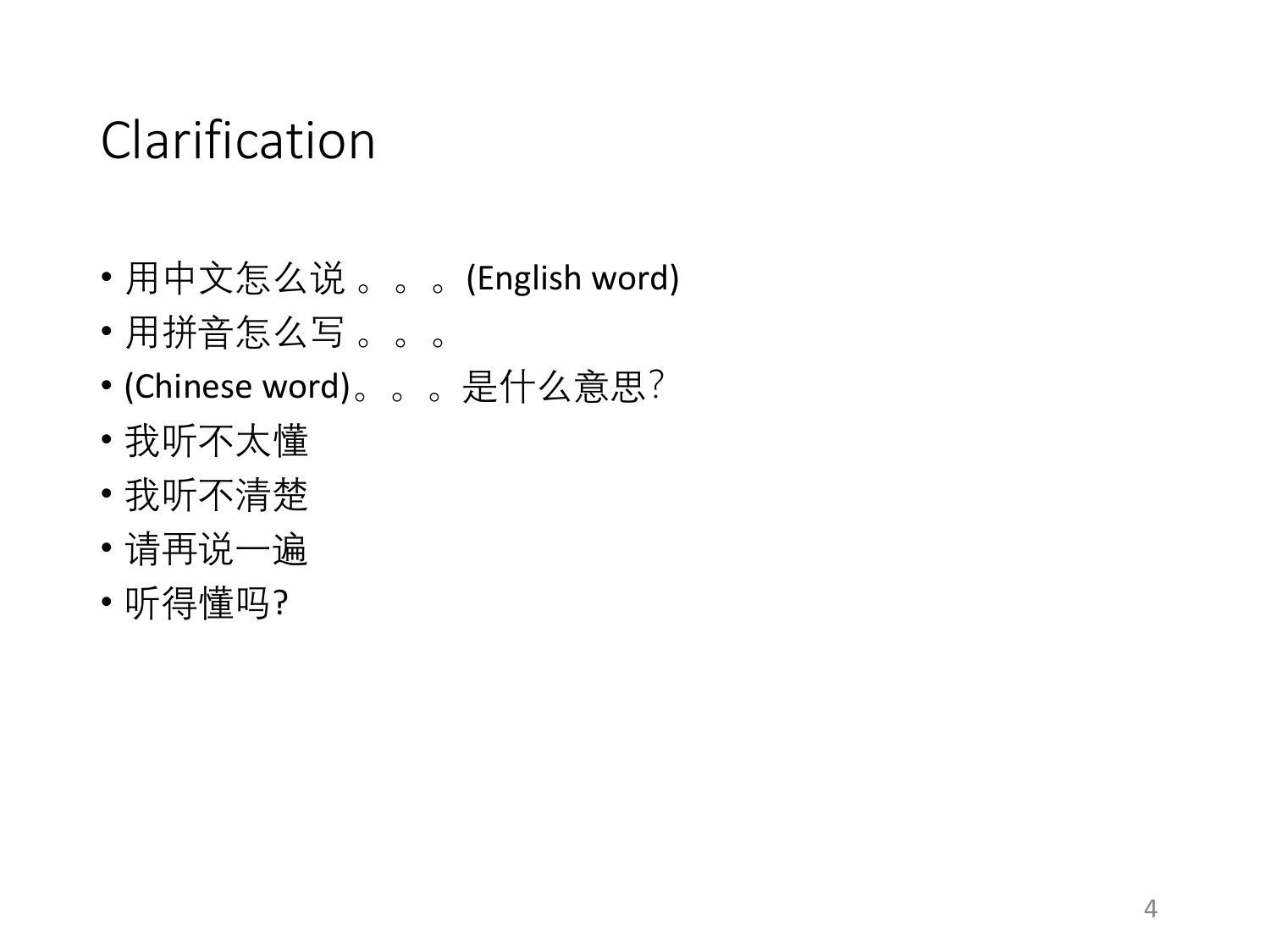### Say things to show you're following

- 明白了
- 知道了
- 真的吗?
- 很有意思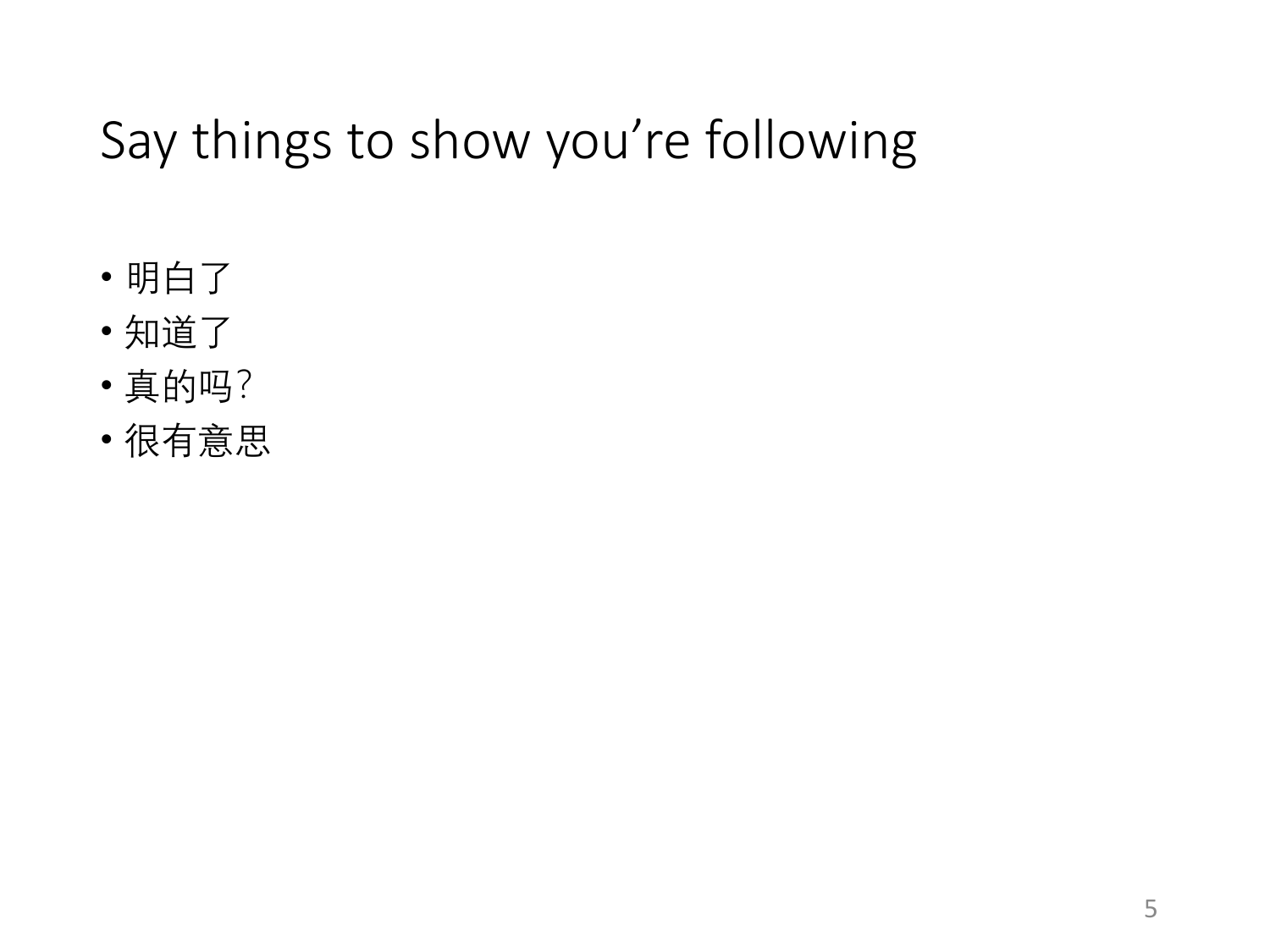#### Characters for revision this week

115. dot (dian)

116. a shop (dian4)

117. extensive (guang3)

118. bed (chuang2)

119.To eat (chi1)

120.Energy (qi4)

121.Steam (qi4)

122.Reverse (fan3)

123.Rice/food (fan4)

124. image (xiang1)

125. thing, would like, miss (xiang3)

126.Heart (xin1)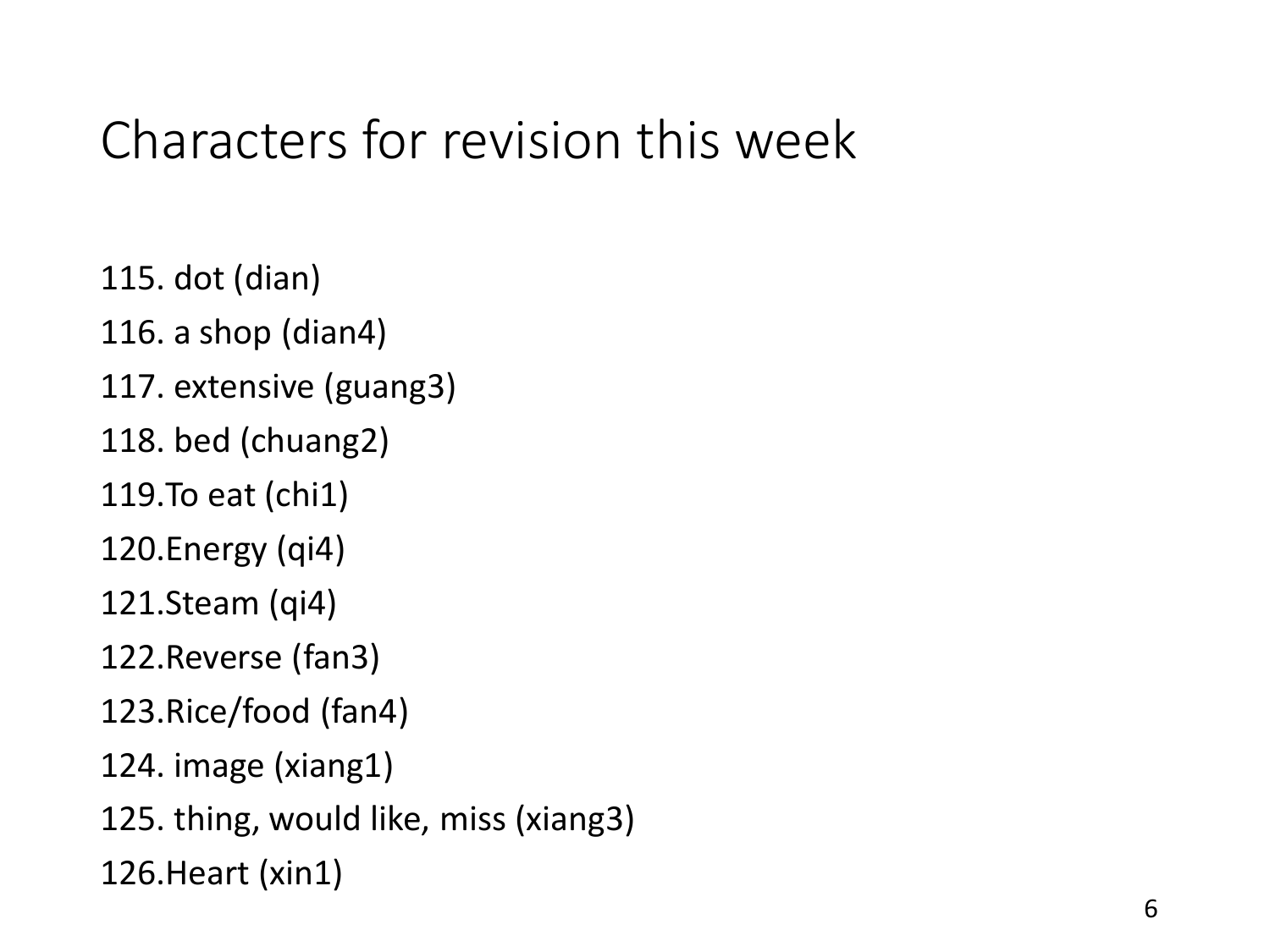## Writing lines : Write the following in characters – as many times as possible

- Tāmen jǐ diǎn yào huí lái?
- Wǒ de tóngxué ài zhōngguó cài
- Wǒ ài nà běn shū
- Nǐ jǐ diǎn huí lái?
- Tāmen bā diǎn shàng xué
- Wǒ bā diǎn qǐ chuáng
- Wǒ yào chī zhōngguó cài (I want to eat Chinese food)
- Nǐ jǐ diǎn xiǎng shàngxué?
- Wǒ xīn lǐ bù hǎo (I feel bad)
- měi gè rén zuò zài xī bù (Everyone is seated in the western part)
- New
- Tāmen yòu chī fàn yòu kànshū (they eat and read)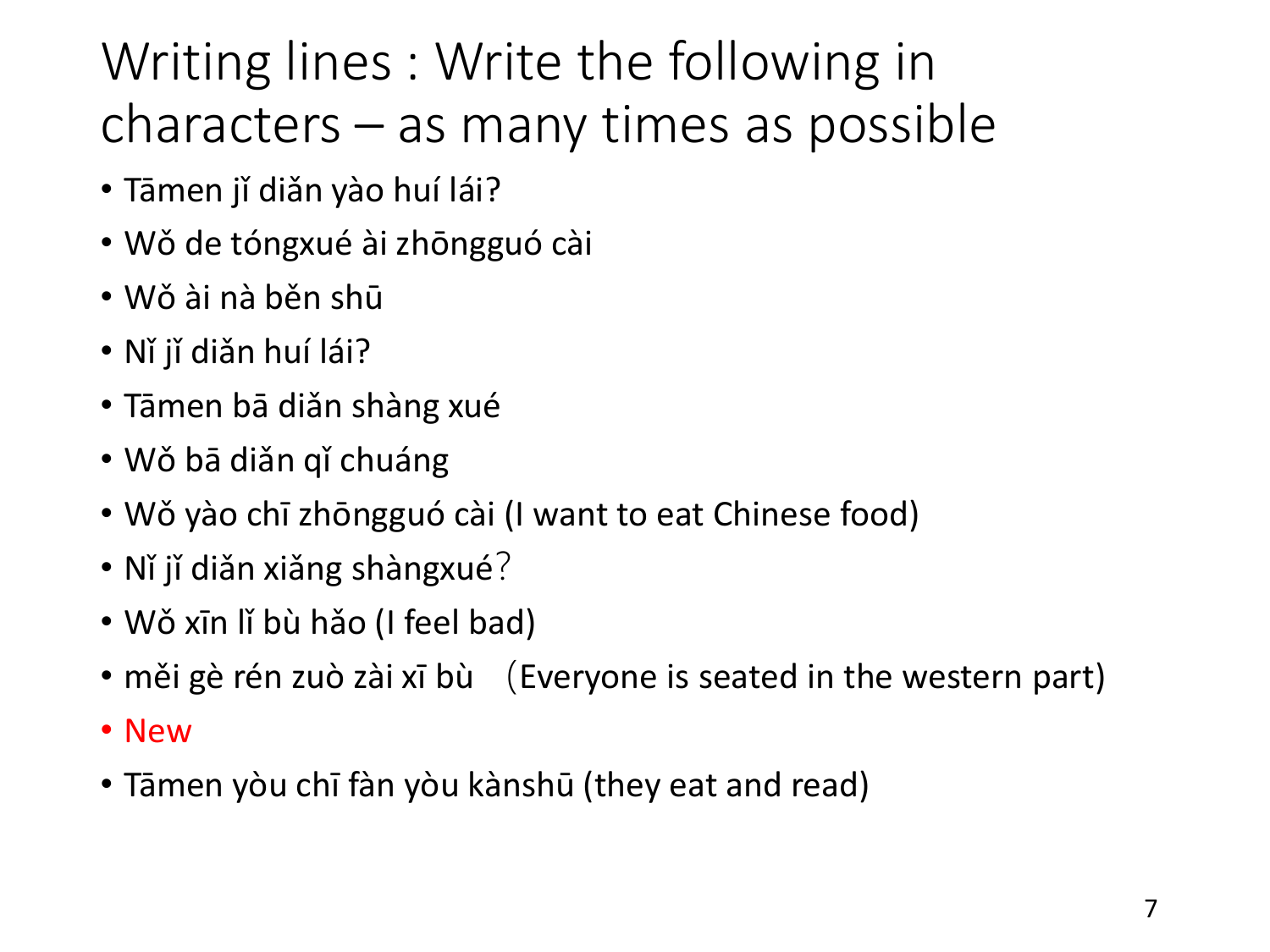Different ways to talk about two actions together. Think about how we can do this in English:

#### **1) Two actions that are done** *simultaneously*

- He was studying while listening to music
- While they were talking they were also drinking coffee

#### **2) Two things together ( a bit vague about when)**

- I ate dinner and watched TV
- I play the piano and play the guitar



#### *How might we express these slightly different things in Chinese?*

一边学习一边听音乐

我又吃完饭又看电视

8